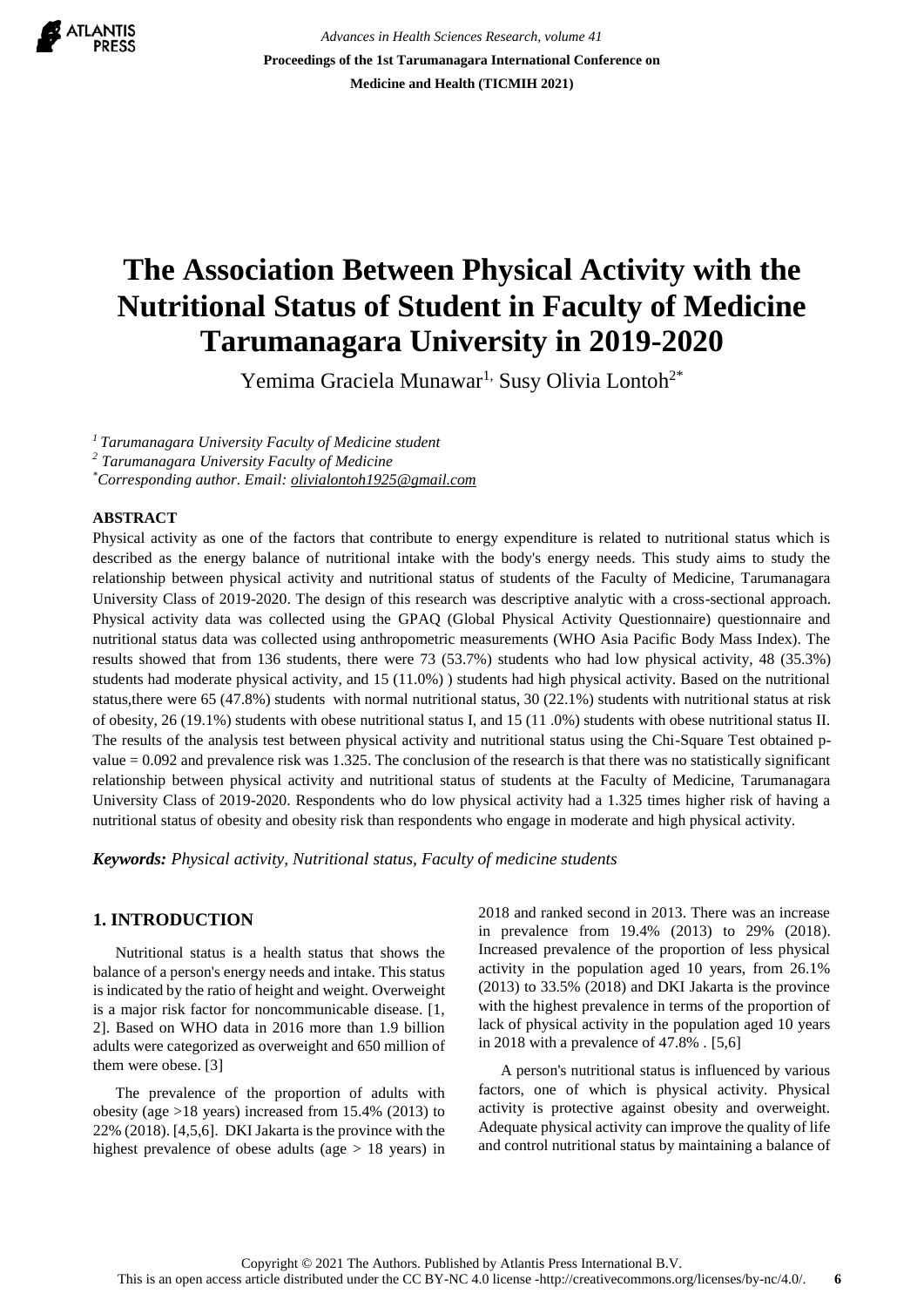energy expenditure. [7,8] Poor physical activity is caused by busy daily activities, indulgent technology to rarely move, as well as increased facilities and facilities that support the formation of a sedentary lifestyle and 23% of people aged over 18 years does not do adequate physical activity. [8, 9]

Based on study on secondary data on third and fourth year medical student conducted at a university in Indonesia in 2018, it was found that 60% of Faculty of Medicine students did not have an adequate level of physical activity. This situation can be caused by a tight schedule of lectures and study, the increased use of electronic devices in spare time such as mobile phones, computers, and television also reduces the number of physical activity so that the formation of a sedentary lifestyle among students.[10]

In light of this information, researchers are interested in knowing patterns of physical activity in regards to nutritional status. This study aims to determine the relationship between physical activity and nutritional status of students of the Faculty of Medicine, Tarumanagara University Class of 2019-2020.

#### **2. METHOD**

The study sample consisted 136 students year 2019- 2020 at the Faculty of Medicine, Tarumanagara University and used observational with a cross-sectional design. Sample selection was done by using consecutive non random sampling technique which was taking all subjects encountered in the population according to inclusion and exclusion criteria that at least met the minimum number of study subjects. The inclusion criteria in this study were subjects enrolled as Students of the Faculty of Medicine, Tarumanagara University. Age 18 – 25 years in good health, fulfilled GPAQ questionnaire and willing to become a respondent by signing a written informed consent. The data collected online in February–June 2021 (Google Forms). A questionnaire method used to collect data. The questionnaire to Measurement of physical activity using the Global Physical Activity Questionnaire (GPAQ). Physical activity assessment was conducted using GPAQ consisting of 16 questions about physical activities (P1- P16) which were separated into 3 areas : working activities (high intensity: P1-P3, moderate intensity: P4- P6), walking activities (P7-P9), and recreation exercises (high intensity: P10-P12, moderate intensity: P13-P15), in addition to sitting(P16). This questionnaire was used to assess the physical activities performed based on the total combination of metabolic equivalent (MET) minutes within 1 week

METS for light physical activity is 1.5, moderate physical activity is 4 METS and 8 METS for heavy physical activity. To assess the physical activity score is

calculated by multiplying the minutes spent in each activity by the number of days of activity. Physical activity scores were classified into low (<600 METSMin/Week) and normal (≥600 Mets Min/Week). [16] Nutritional status was calculated by the body mass index (BMI) of the respondents. BMI is calculated based on body weight in (kg) divided by height squared (m2). BMI was divided into 2 groups according to Asia-Pacific: normal weight (BMI 18.5–22.9 kg/m2), abnormal weight divided: risk of obesity and obesity (23 kg/m2).

Data analysis was researched using computer software. Percentage, frequency, number (n), mean, standard deviation (SD), and percentage value (%) were provided as descriptive statistics. level. Chi-square test is used to analyze the relationship between physical activity and nutritional status. The significance level was accepted as  $p$ -value  $< 0.05$ .

# **3. RESULT**

A total of 136 people completed the questionnaire. The gender of the participants was 92 females (67.6%) and 44 males (32.4%). The mean age of respondents was  $18.8 \pm 0.9$  years. The distribution in 2019 is 66 (48.5%) respondents, and the respondents in 2020 are was 70 (51.5%) respondents. Based on the intensity of physical activities, 73 persons (80.9%) performed light activities, 48 person(35,5%) moderate activities and 15 out of 136 respondents (11%) performed high activities. Respondents with METS 600 were 73 (53.7%) and 63 (46.3%) respondents had 600 METs. There were 71 (52.2%) respondents with body mass index (BMI) at risk of obesity and obesity and 65 (47.8%) respondents with a normal body mass index (BMI). Research related to the characteristics of respondents can be seen in Table 1.

The association between the physical activity and nutritional status was presented in Table 2. Chi Square test shows that there is no significant relationship between physical activity with nutritional status (p-value  $= 0.092$ ) and the prevalence risk was 1.325, which means that respondents who did physical activity with METs  $<$  600 had 1.325 times (PR = 1.325) higher risk of having abnormal nutritional status than respondents who did physical activity with METs 600.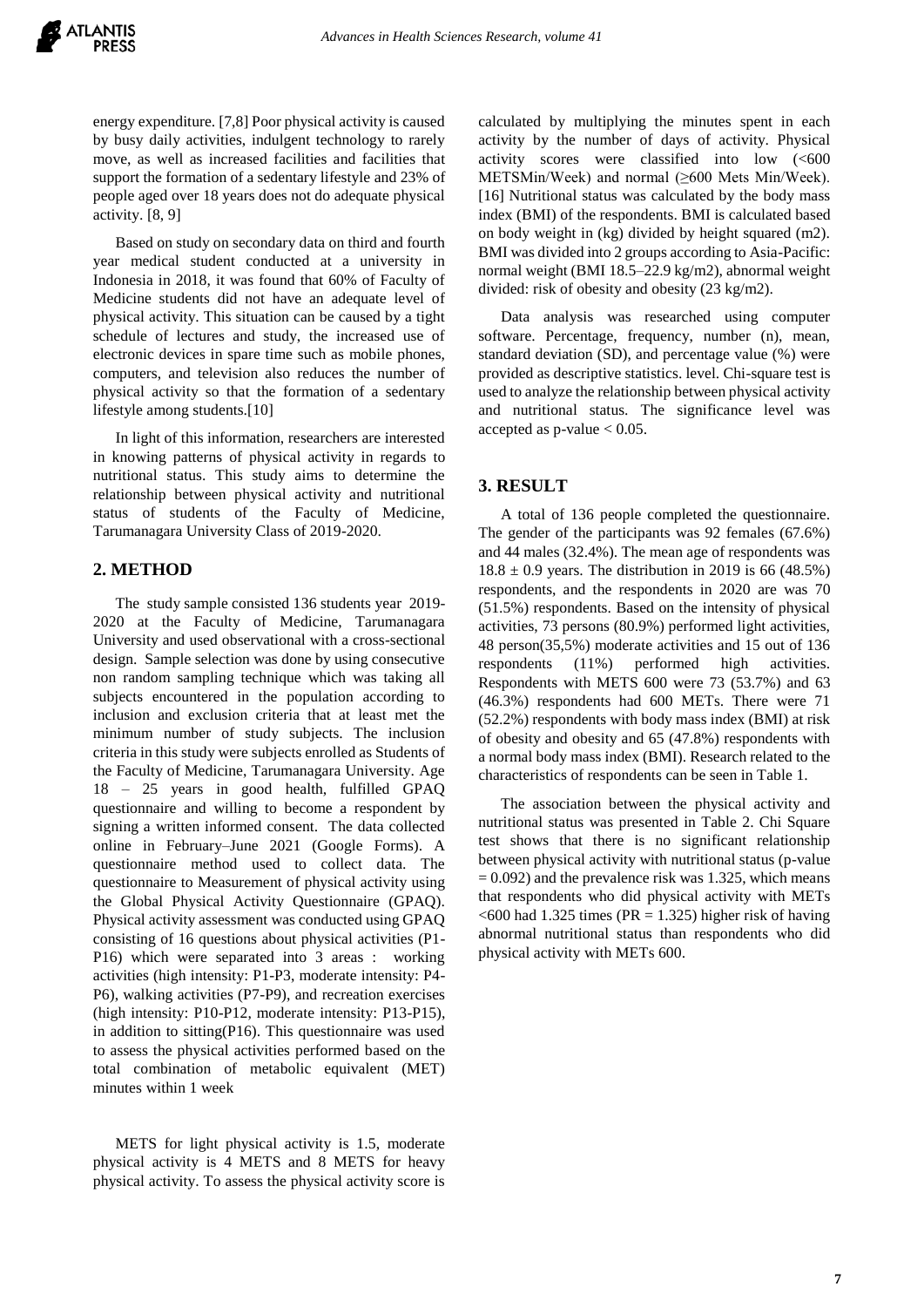#### **Table 1.** General Characteristics of The Respondents

| Variabel                           | $N$ (%)   | Mean $\pm$ SD     |
|------------------------------------|-----------|-------------------|
| Gender                             |           |                   |
| Male                               | 44 (32.4) |                   |
| Female                             | 92(67)    |                   |
| Age                                |           | $18,81 \pm 0.907$ |
| Class of 2019                      | 66 (48.5) |                   |
| Class of 2020                      | 70(51.5)  |                   |
| <b>Physical activity intensity</b> |           |                   |
| Light                              | 73(53.7)  |                   |
| Moderate                           | 48 (35.3) |                   |
| High                               | 15(11)    |                   |
| <b>Physical activity in METs</b>   |           |                   |
| $<$ 600 METs                       | 73 (53.7) |                   |
| $\geq$ 600 METs                    | 63(46.3)  |                   |
| <b>Nutritional Status</b>          |           |                   |
| Risk of obesity and Obesity        | 71(52.2)  |                   |
| Normal                             | 65 (47.8) |                   |

**Table 2.** The association between the physical activity and nutritional status

| <b>Parameter</b>  | <b>Nutritional Status</b> |                                | Total | P-Value | PR    |
|-------------------|---------------------------|--------------------------------|-------|---------|-------|
| Physical activity | Normal                    | risk of obesity and<br>obesity |       |         |       |
| $\geq$ 600 METs   | 30                        | 43                             |       |         |       |
| $<$ 600 METs      | 35                        | 28                             | 63    | 0,09    | 1.325 |
| Total             | 65                        | l7 j                           | 136   |         |       |

# **4. DISCUSSION**

Based on research on students of the Faculty of Medicine, Tarumanagara University in 2019-2020 of 136 respondents, 53.7% had a low physical activity. The findings of this study are much higher than the research by Habut et al. in 2015 with 107 research respondents, 38.3% of respondents had low physical activity. This difference can be caused by differences in the measuring instruments used the study used the International Physical Activity Questionnaire (IPAQ) to measure the respondents' physical activity. The condition of low physical activity in respondents can be influenced by data collection carried out during the COVID-19 pandemic so that students' daily physical activities are limited. [10]

The results showed that 71 (52.2%) respondents with body mass index (BMI) were at risk of obesity and obese. These findings are much higher than the research conducted by Setyani in 2019 with a number of respondents as many as 170 students. It was found that 70 (41.2%) respondents had a BMI at risk of obesity and obese. This difference is influenced by differences in the age characteristics of the respondents. [11]

The results of data analysis there is no significant relationship between physical activity and nutritional status with p-value  $= 0.092$ . The findings of this study are similar to the research of Syaputri Hutasuhut in 2011 with 89 respondents and Fabianus 2018 research with 180 respondents, there is no significant relationship between physical activity and nutritional status, with p-values of 0.710 and 0.095. [12,13]

The research by Bruna Gonçalves C. da Silva et al in Brazil with 3,206 respondents aged 23-30 years found a relationship between high physical activity and low body mass index (BMI). This difference can be caused by a larger number of respondents, differences in race, and different methods of assessing physical activity and nutritional status, namely self-report. [14]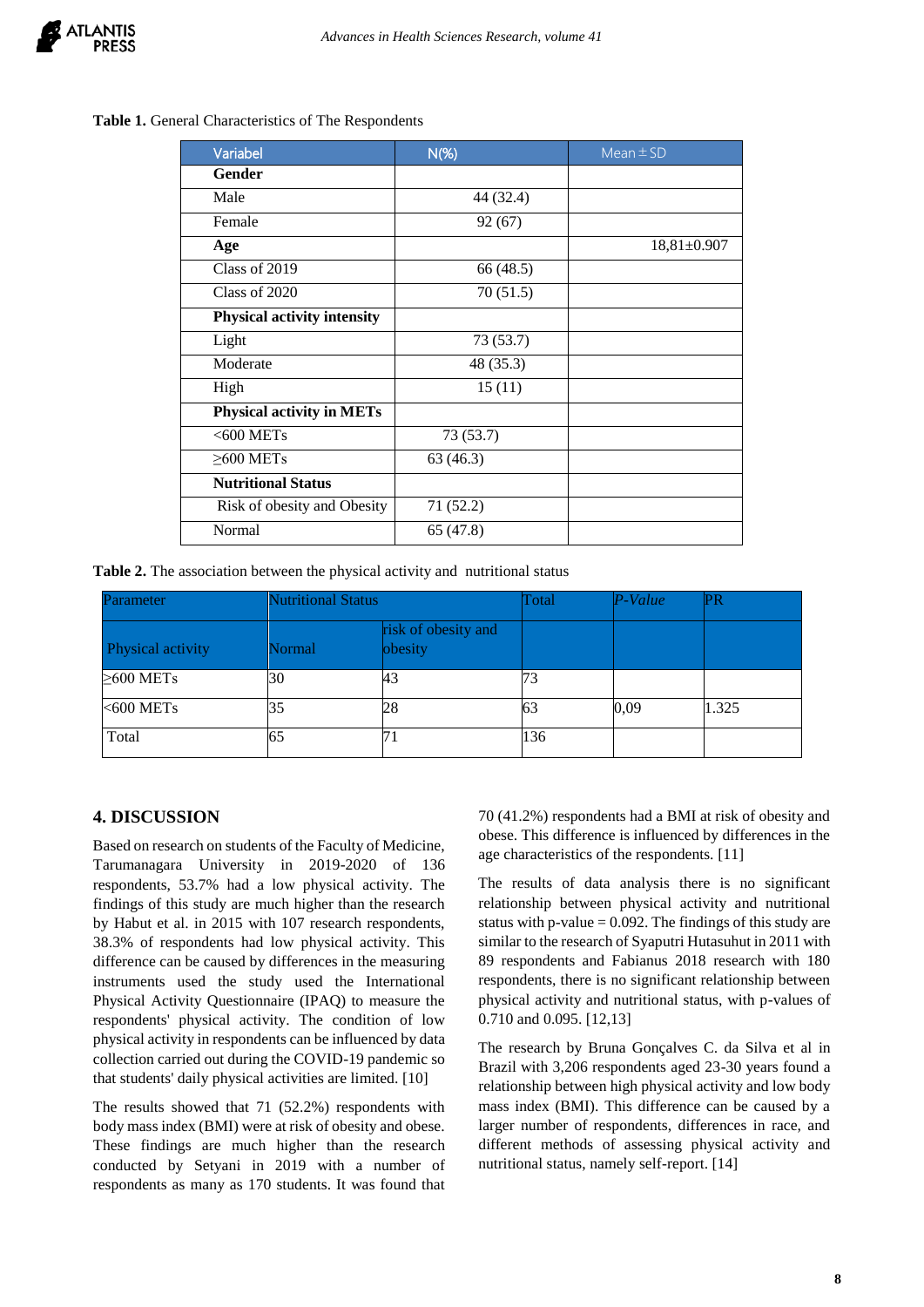The same results from the research conducted by Borja del Pozo-Cruz et al in New Zealand with the results of 1812, respondents aged 5-24 years found that there was a relationship between high physical activity and low body mass index (BMI). This difference is caused by the larger number of respondents, racial differences, and different measuring instruments using the Actigraph accelerometer. [15]

Due to the collection of weight and height data obtained from subjective measurements of respondents, the results of the study are not significant. Researchers did not conduct a direct examination of weight and height. Researchers did not do a diet recall and asked about eating habits. In this study there are limitations in data collection because researchers can only retrieve data through filling out google forms so that researchers cannot explain questions to respondents directly.

The results showed that 73 (53.7%) respondents had MET <600 and 63 (46.3%) respondents had MET 600. There were 71 (52.2%) respondents with a body mass index (BMI) at risk for obesity and obesity, while 65 (47.8%) respondents had a normal body mass index (BMI). There was no significant relationship (p-value  $=$ 0.092) between physical activity and nutritional status, but respondents who did physical activity with METs < 600 had an 1.325 times ( $PR = 1,325$ ) higher risk of having obesity nutritional status and obesity risk than respondents who perform physical activity with METs 600.

It is recommended for further research to add respondents who are on a diet or fasting in the exclusion criteria. Using objective physical activity measurement methods such as questionnaires and physiological indicators to obtain more accurate data.

## **AUTHORS' CONTRIBUTIONS**

Yemima Graciela created the proposal, collected data about physical activity, body weight, height and characteristic responden. Yemima Graciela and Susy Olivia Lontoh analyzed data and created the article

#### **ACKNOWLEDGMENTS**

TCMIH committee for the opportunity to present research results.

# **REFERENCES**

[1] T.R. Bhandari. Maternal and Child Health Situation in South East Asia. Nepal J Obstet Gynaecol. 2013 Oct 6;7(1):5–10. DOI: <http://dx.doi.org/10.3126/njog.v7i1.8825>

- [2] Iswanto. Healthy Lifestyle in the Family. Jakarta: Sunda Kelapa Pustaka; 2007.
- [3] WHO. Obesity and Overweight. World Health Organ [Internet]. 2020 Apr 1; Available from: [https://www.who.int/news-room/fact](https://www.who.int/news-room/fact-sheets/detail/obesity-and-Overweight)[sheets/detail/obesity-and-Overweight](https://www.who.int/news-room/fact-sheets/detail/obesity-and-Overweight)
- [4] Ministry of Health of the Republic of Indonesia. Basic Health Research. Jakarta: Ministry of Health; 2013. 407–409 [https://pusdatin.kemkes.go.id/resources/download/](https://pusdatin.kemkes.go.id/resources/download/pusdatin/profil-kesehatan-indonesia/profil-kesehatan-indonesia-2013.pdf) [pusdatin/profil-kesehatan-indonesia/profil](https://pusdatin.kemkes.go.id/resources/download/pusdatin/profil-kesehatan-indonesia/profil-kesehatan-indonesia-2013.pdf)[kesehatan-indonesia-2013.pdf](https://pusdatin.kemkes.go.id/resources/download/pusdatin/profil-kesehatan-indonesia/profil-kesehatan-indonesia-2013.pdf)
- [5] Ministry of Health of the Republic of Indonesia. Basic Health Research. Jakarta: Ministry of Health; 2018. 580–587 p. [https://kesmas.kemkes.go.id/assets/upload/dir\\_519](https://kesmas.kemkes.go.id/assets/upload/dir_519d41d8cd98f00/files/Hasil-riskesdas-2018_1274.pdf) [d41d8cd98f00/files/Hasil-riskesdas-2018\\_1274.pdf](https://kesmas.kemkes.go.id/assets/upload/dir_519d41d8cd98f00/files/Hasil-riskesdas-2018_1274.pdf)
- [6] S.B.S Baruki, G.P Rosado. Association Between Nutritional Status And Physical Activity In Municipal Schools in Corumbá – MS. Rev Bras Med Esporte. 2006;12:5. [https://www.scielo.br/pdf/rbme/v12n2/en\\_v12n2a0](https://www.scielo.br/pdf/rbme/v12n2/en_v12n2a07.pdf) [7.pdf](https://www.scielo.br/pdf/rbme/v12n2/en_v12n2a07.pdf)
- [7] WHO. Physical Activity. 2018 Feb 23; Available from: [https://www.who.int/news-room/fact](https://www.who.int/news-room/fact-sheets/detail/physical-activity)[sheets/detail/physical-activity](https://www.who.int/news-room/fact-sheets/detail/physical-activity)
- [8] WHO. Prevalence Of Insufficient Physical Activity. 2016; Available from: [https://www.who.int/gho/ncd/risk\\_factors/physical](https://www.who.int/gho/ncd/risk_factors/physical_activity_text/en/) [\\_activity\\_text/en/](https://www.who.int/gho/ncd/risk_factors/physical_activity_text/en/)
- [9] Y.K. Riskawati, E.D. Prabowo, H. A. Rasyid. Level Of Physical Activity Students Of Doctor Education Study Program For The Second, Third, Fourth Years. Health Maj. 2018 Mar 1;5(1):27–32. [http://dx.doi.org/10.21776/ub.majalahkesehatan.00](http://dx.doi.org/10.21776/ub.majalahkesehatan.005.01.4) [5.01.4](http://dx.doi.org/10.21776/ub.majalahkesehatan.005.01.4)
- [10] M.Y. Habut, I.P.S. Nurmawan, I.A.D. Wiryanthini. The relationship between body mass index and physical activity on dynamic balance in medical students at Udayana University. Indonesian Physiotherapy Scientific Magazine, 2016 May;4(2): 45-51.

oi: <https://doi.org/10.24843/MIFI.2016.v04.i02.p08>

[11] A.N. Setyani, H. Winarso, S. Prayitno. Relationship Between Physical Activity and Body Mass Index in Elementary School Children Class 4-5 at Citra Berkat Elementary School and Made 1 Elementary School Surabaya. Prominentia Medical Journal. 2020;1(1):18–29.